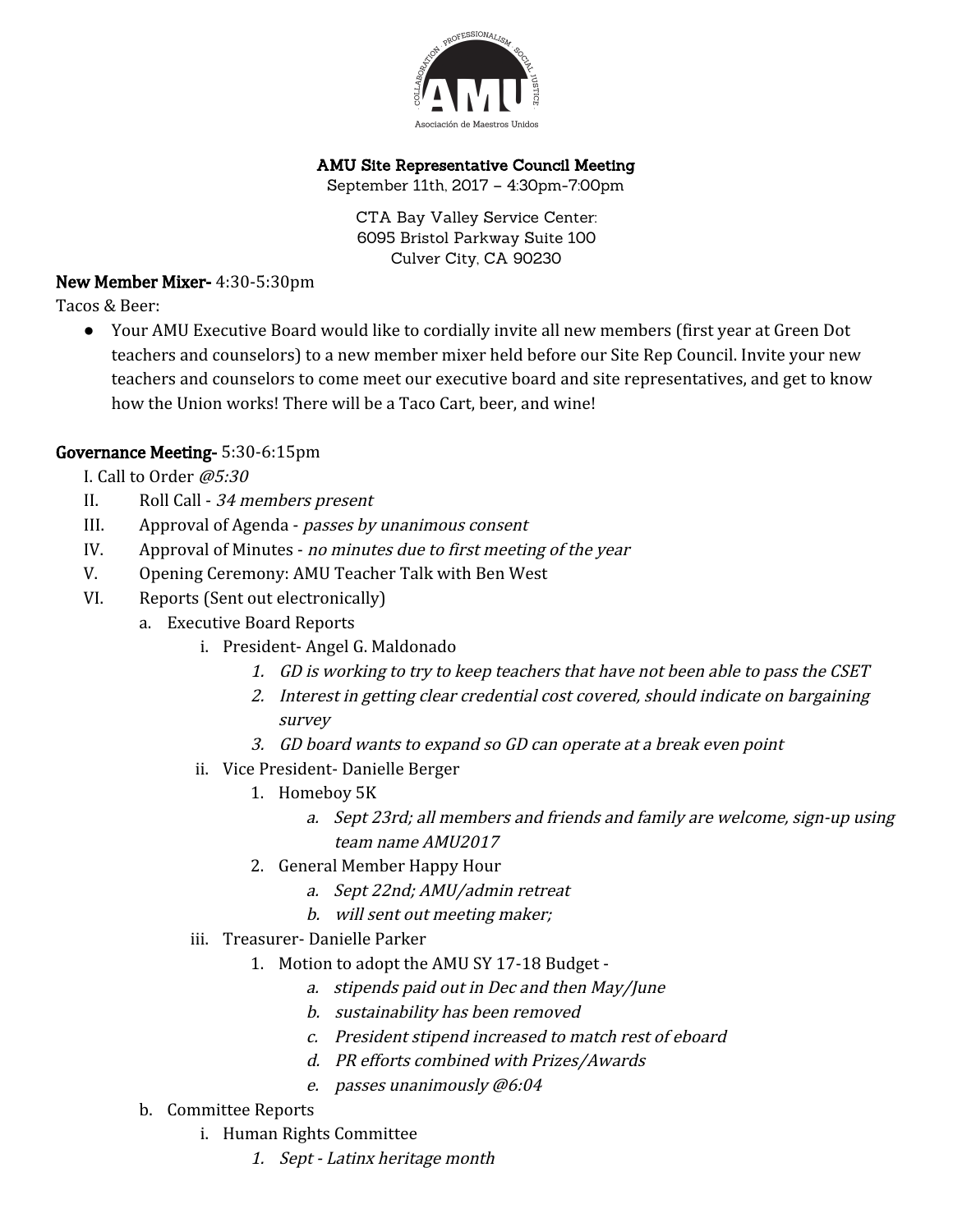- a. focus on language and how it can be used to create inclusive and empowering spaces
- VII.Unfinished Business- NONE
- VIII. New Business- NONE
- IX. Announcements/ Updates/General Discussion Items
	- a. if called into <sup>a</sup> meeting with admin and <sup>a</sup> member and has to do with calling, texting, or other communications with students, stop the meeting and say it is above our pay grade, and need to contact Penny and Angel
	- b. will follow up with definition of non-verbal cues and what the training is for admin
- X. Public Comment
- XI. Adjournment Motion to adjourn @6:52; seconded and passes unanimously

## Training- 6:15-7:00

Building AMU Site Goals:

● Building power at our sites must be rooted in the cohesion of our members and their belief in the power of collective action to achieve our goals as a Union and as individual sites. All schools are at different stages of developing a Union culture and an AMU identity, so one organizing plan cannot address all needs of each school. This year, our E-Board wants to help you achieve your local Union goals and build the strength and presence of AMU identity at your site. You will brainstorm ways to build an AMU identity at your school as well as supports the E-Board can provide to help you achieve this goal.